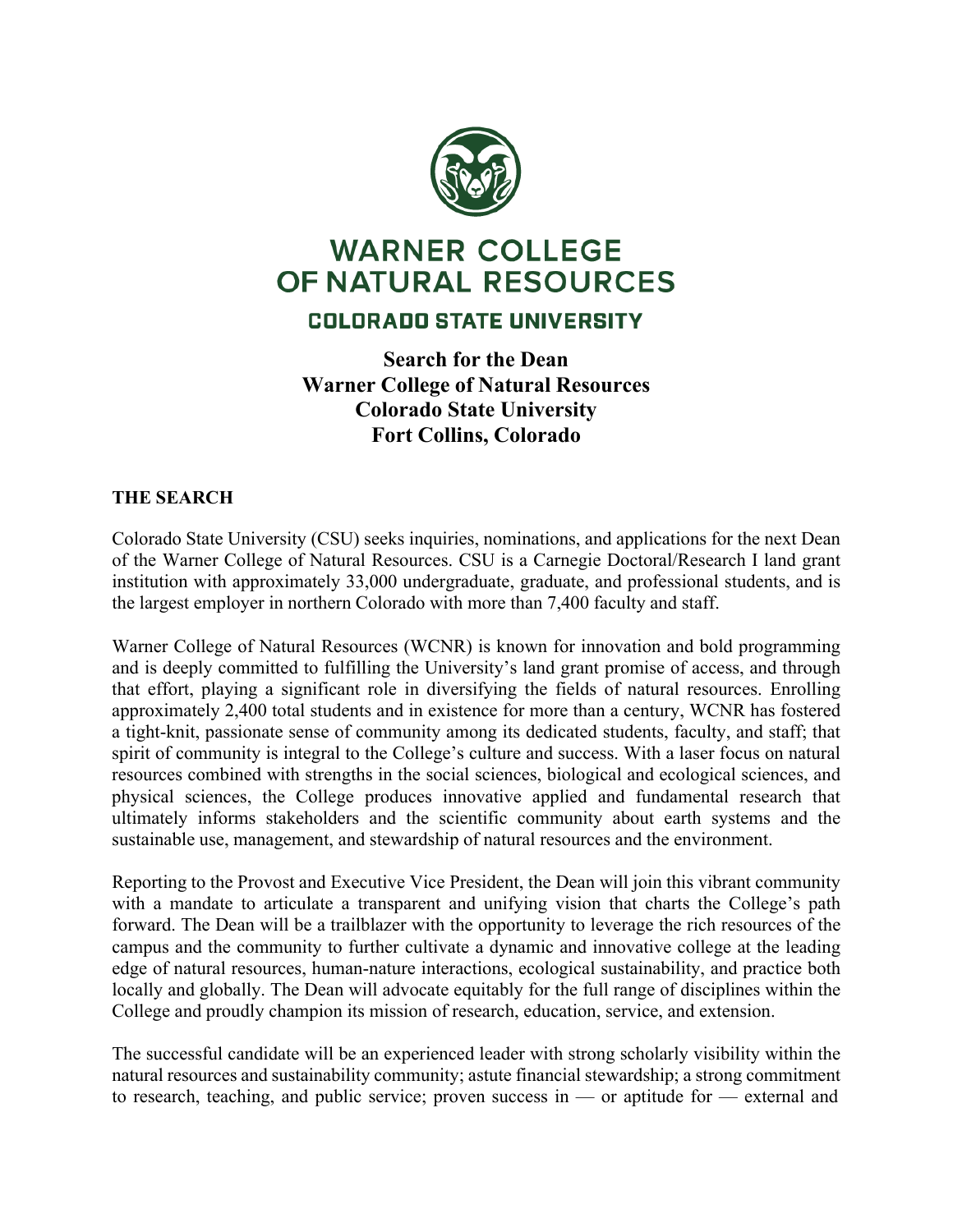alumni relations and development; a record of advancing diversity, equity, and inclusion; and credentials that merit appointment at the rank of full professor.

CSU has established a committee to conduct this search in consultation with Isaacson, Miller, a national executive search firm. Inquiries, nominations, and applications should be directed in confidence to the firm as indicated at the end of this document.

# **COLORADO STATE UNIVERSITY**

*Inspired by its land-grant heritage, Colorado State University is committed to excellence, setting the standard for public research universities in teaching, research, service, and extension for the benefit of the citizens of Colorado, the United States, and the world.*

Colorado State University's roots go back to 1870, when the institution was founded as the Agricultural College of Colorado. The school first opened its doors to students in 1879 with President Elijah Edwards and two faculty members. From these humble origins, a world-class institution grew. Today, Colorado State University has approximately 25,000 undergraduate students and maintains R1 Carnegie classification with annual research expenditures topping \$447.2 million. The university has nearly 1,900 faculty in 62 academic departments, schools, and special academic units across eight colleges. The eight colleges of CSU include Agricultural Sciences; Business; Walter Scott, Jr. College of Engineering; Health and Human Sciences; Liberal Arts; Warner College of Natural Resources; Natural Sciences; and Veterinary Medicine and Biomedical Sciences.

CSU is an institution that emphasizes access, inclusion, and opportunity to ensure an exciting and enriching experience for all students. Its heritage as a land grant university means CSU students think about a world far bigger than themselves. They are not afraid to face the challenges that lie ahead when pursuing their passions. With more than 170,000 living alumni, graduates of CSU are state governors, heads of corporations, Olympic gold medalists, teachers, researchers, artists, and many other leaders in society.

## **Leadership**

Joyce McConnell is the first woman president to serve Colorado State University. Prior to stepping into the role in 2019, she spent more than 20 years at West Virginia University where she held progressive leadership positions including Provost and Dean of the College of Law. In addition to being passionately committed to the mission and success of land grant institutions, President McConnell is an advocate for equity in education and the workplace, as well as an advocate for the preservation and protection of the environment.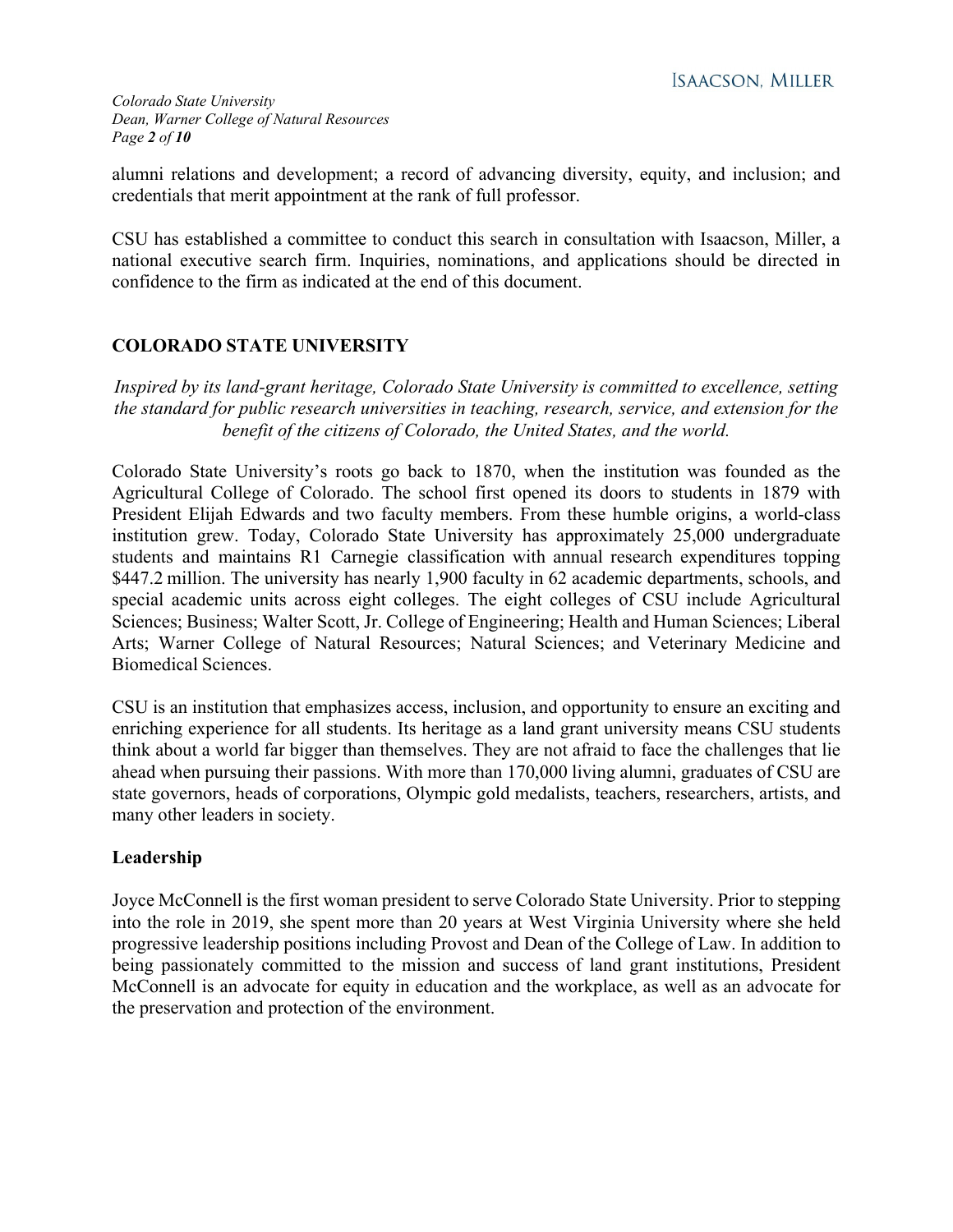*Colorado State University Dean, Warner College of Natural Resources Page 3 of 10*

Provost and Executive Vice President Mary Pedersen joined CSU in August 2020 from California Polytechnic State University where she served in successive leadership roles including Interim Provost, Senior Vice Provost, Vice Provost, and Associate Provost for Academic Affairs and Academic Programs and Planning. During her more than 30 years at Cal Poly, she also served on the faculty as a Professor in Nutrition, Department Head of Food Science & Nutrition, and Associate Dean in the College of Agriculture, Food, and Environmental Sciences.

#### **Strategic Plan**

President McConnell and her leadership team outlined plans for the next CSU strategic plan, the Courageous Strategic [Transformation,](https://courageous.colostate.edu/) for the CSU Board of Governors in June 2021. It is a comprehensive strategic planning process focusing on "a sustainable, thriving planet and a flourishing humanity" and will be presented to the board in February 2022.

#### **Location**

Colorado State University is located 60 miles north of Denver in the beautiful city of Fort Collins, adjacent to the Rocky Mountains with the foothills and mountainous peaks visible to residents. Easy access to hiking, skiing, rafting, and other outdoor sports is a great advantage to CSU students, faculty, and staff. With an average of 300 days of sunshine per year and low humidity, Fort Collins residents enjoy pleasant weather year-round. Colorado has earned a worldwide reputation as an area that offers an unparalleled lifestyle, and Fort Collins represents the very best of Colorado with top award rankings from Forbes for Best Place for Business/Careers, Gallup Well Being Index for Healthiest Mid-Size City in America, CBS Moneywatch List of Top 10 Best Places to Retire, and Outside Magazine Best Towns in America, among other select recognitions.

## **THE WARNER COLLEGE OF NATURAL RESOURCES**

*To be a global leader in natural resource education, research, and outreach, enabling solutions to crucial natural resource issues in Colorado and around the world.*

Warner College is solving critical environmental and natural resource issues throughout Colorado and around the world via cutting-edge research, outreach, and innovative, comprehensive natural resources education. The College is one of the most well-known, respected, and comprehensive natural resources programs in the nation due to its broad array of physical, biological, and social science fields.

For more than a century, Warner College has been at the forefront of research addressing the most pressing natural resources challenges at regional and global scales and education focused on training new generations of natural resource professionals and sustainability researchers and practitioners. Throughout that time, the College has fostered a tight-knit, passionate sense of community among its dedicated students, faculty, and staff; that spirit of community is integral to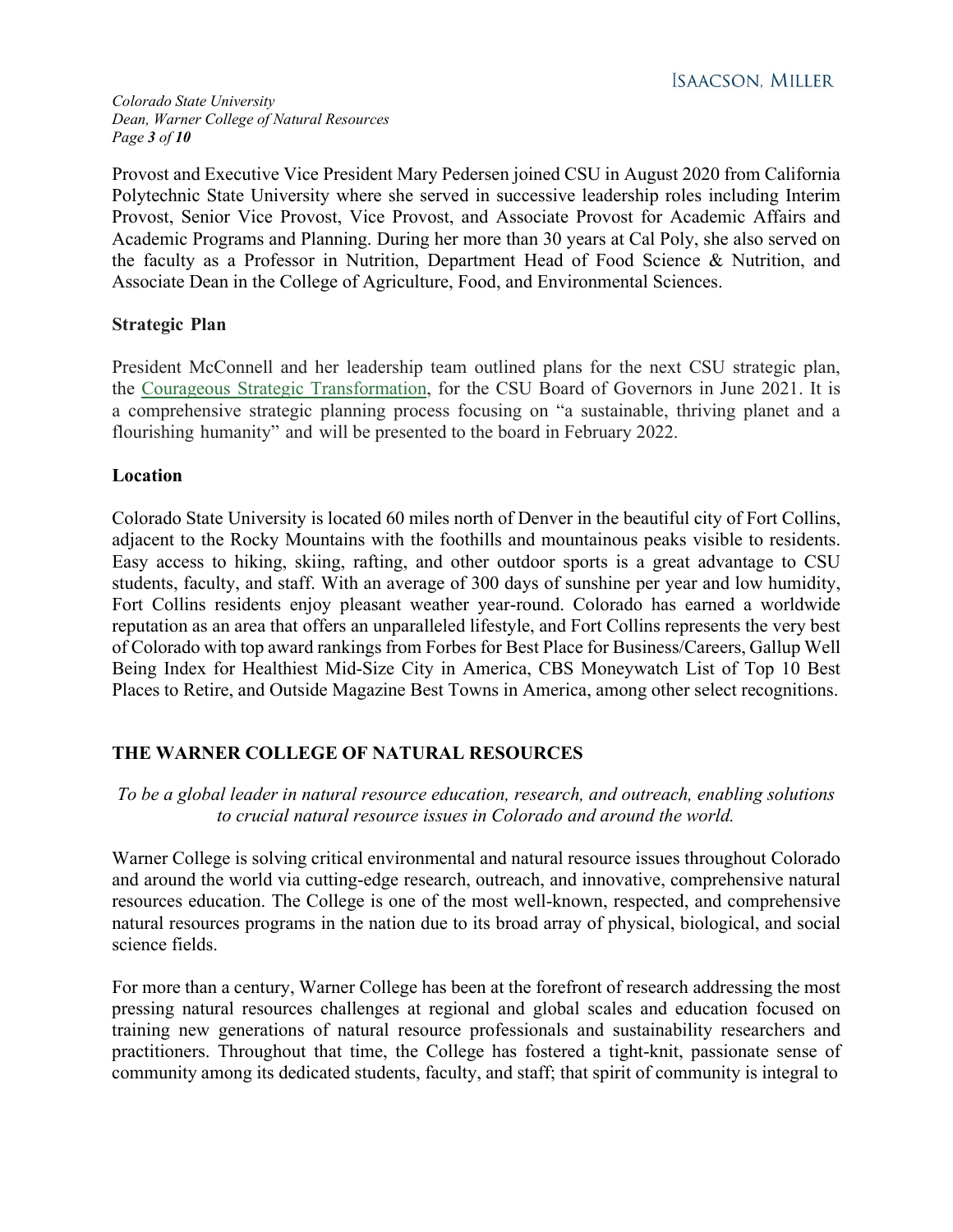#### *Colorado State University Dean, Warner College of Natural Resources Page 4 of 10*

the College's culture and success. The recently expanded Michael Smith Natural Resources Building serves as a home base for the College's community, offering spaces to connect and collaborate.

#### **Academics and Faculty**

The College boasts five academic departments covering all aspects of natural resources and environmental sciences: Ecosystem Science and Sustainability; Fish, Wildlife, and Conservation Biology; Forestry and Rangeland Stewardship; Geosciences; and Human Dimensions of Natural Resources. WCNR has five Endowed Chairs and is home to more than 100 faculty from a range of disciplines. Among the faculty are two members of the National Academy of Sciences and recipients of many other awards and distinctions. Several Natural Resource Ecology Laboratory (NREL) scientists received Nobel Peace Prize recognition for their work on the International Panel on Climate Change.

#### **Students and Alumni**

Warner College enrolls approximately 2,400 total students (1,714 undergraduate and 728 graduate students in fall 2021) with 171 undergraduate students also enrolled in the University's Honors Program. The College's student body is diverse: 21 percent of undergraduate students are the first in their families to attend college and 21 percent are Pell Grant recipients, 16 percent of students (graduate and undergraduate) are underrepresented minorities, 50 percent are Colorado residents, five percent are international, 52 percent self-identify as female, and five percent are veterans. Sixyear graduation rates for first-time, full-time students with a major in WCNR are 67 percent, and 80 percent of Warner College graduates have either secured employment or pursued continuing education within six months of graduation. The College has more than 20 student groups and professional societies which foster community and provide opportunities for fellowship, networking, and professional development.

WCNR offers 12 undergraduate majors (Ecosystem Science and Sustainability; Fire and Emergency Services Administration; Fish, Wildlife, and Conservation Biology; Forest and Rangeland Stewardship; Forestry; Geology; Human Dimensions of Natural Resources; Natural Resource Tourism; Natural Resources Management; Rangeland Ecology; Restoration Ecology; and Watershed Science) and eight minors. Master of Science and Doctor of Philosophy degree programs are offered in each department. Several professional master's degrees are offered by departments in the College: the Master of Fish, Wildlife, and Conservation Biology; the Master of Natural Resources Stewardship; the Master of Tourism Management; the Master of Conservation Leadership; and the Professional Science Master's in Ecosystem Science and Sustainability.

Warner College alumni are recognized for their national and international leadership in their respective professions. The Warner College Dean's Council is a board of accomplished alumni selected by the Dean to provide strategic counsel and to support the College's vision to be a global leader in natural resource education, research, and engagement. The Council helps increase the visibility and reputation of Warner College locally and nationally, is invested in the College's future, and supports the development and strengthening of relationships with industry leaders.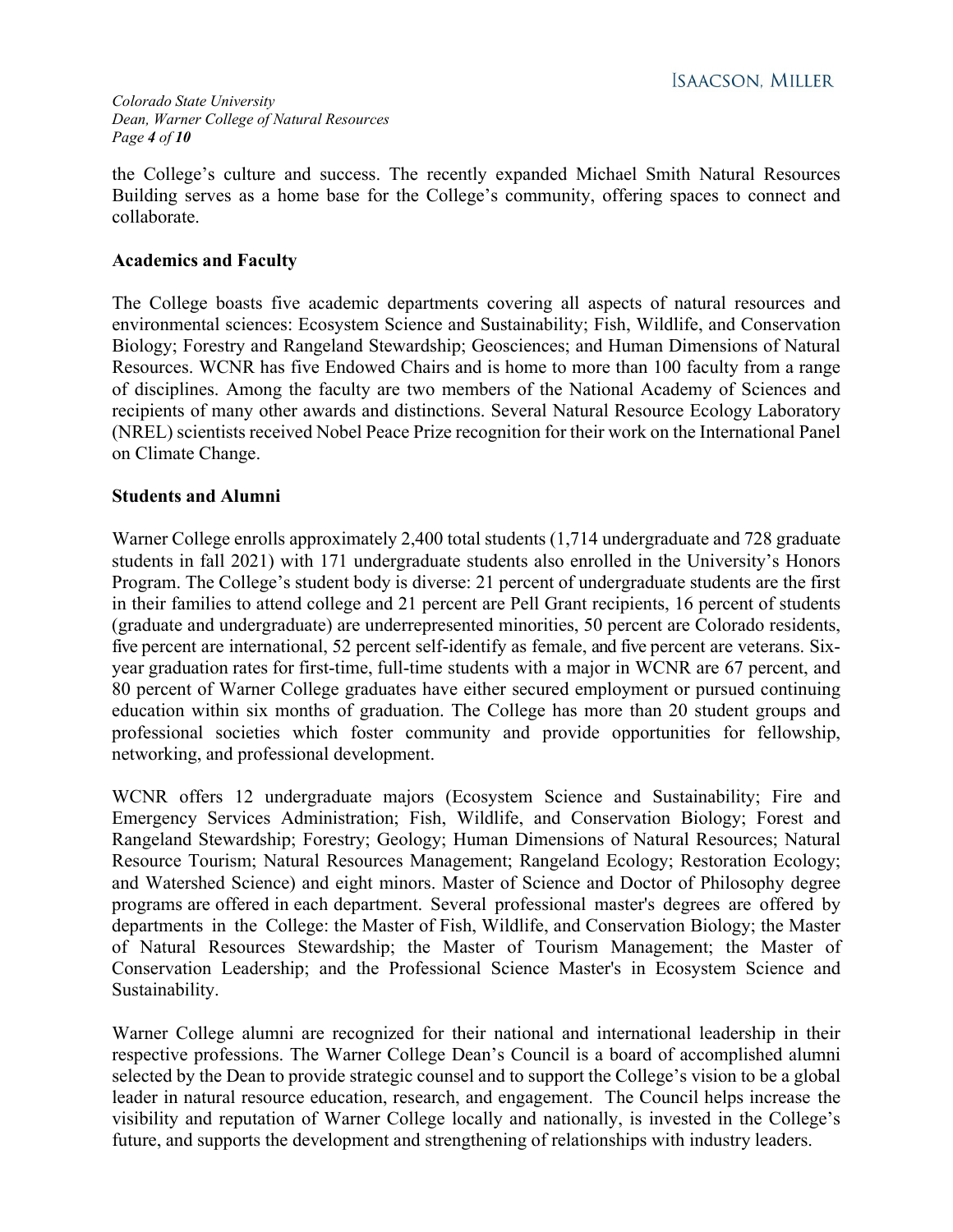**ISAACSON. MILLER** 

*Colorado State University Dean, Warner College of Natural Resources Page 5 of 10*

#### **Research and Scholarship**

Warner College is a major center of knowledge creation and action at CSU. Its research programs span a significant spread of natural resources issues and create inter- and transdisciplinary solutions to issues related to sustainability, the environment, human-nature interactions, and natural resources use and management. Research opportunities take learning out of the classroom as students work closely with experienced research scientists. Students immerse themselves in the natural world by researching biological diversity, soil science, rangeland ecology, stream ecology, and formations of rock, mountains, and glaciers.

#### **Mountain Campus**

A core strength of Warner College is Colorado State University's Mountain Campus, a unique and special place that serves a critical educational and research purpose. Warner College is the largest academic partner with the Mountain Campus and will help celebrate the opening of a new building at the Mountain Campus in summer 2022. The College was integral to establishing the field station at the University in 1914. The Mountain Campus exists to serve the Colorado State University community and the surrounding region for academic field studies, educationally focused conferences, K-12 programming, and mountain research.

#### **Centers and Institutes**

Multiple centers and institutes are part of Warner College. They have significant operations at regional, national, and international levels: the Center for Collaborative Conservation, the Center for Environmental Management of Military Lands, the Center for Protected Area Management and Training, the Colorado Cooperative Fish and Wildlife Research Unit, the Colorado Forest Restoration Institute, the Colorado Natural Heritage Program, the Environmental Learning Center, the Geospatial Centroid at CSU, the Larval Fish Laboratory, the Natural Resource Ecology Laboratory, the Western Forest Fire Research Center, the Colorado State Forest Service, and the Center for Human-Carnivore Coexistence.

Part of Warner College, the Center for Environmental Management of Military Lands (CEMML) is a multidisciplinary team of natural, physical, and social scientists working closely with the Department of Defense and other agencies to inform management of natural and cultural resources consistent with achieving mission-specific and societal goals.

The Colorado State Forest Service aims to achieve stewardship of Colorado's diverse forest environments for the benefit of present and future generations. It is a service and outreach agency of Warner College.

#### **Strategic Plan**

Warner College's current strategic plan is approaching the five-year mark. The new Dean will join the College as the University engages in a strategic planning process and will lead the College in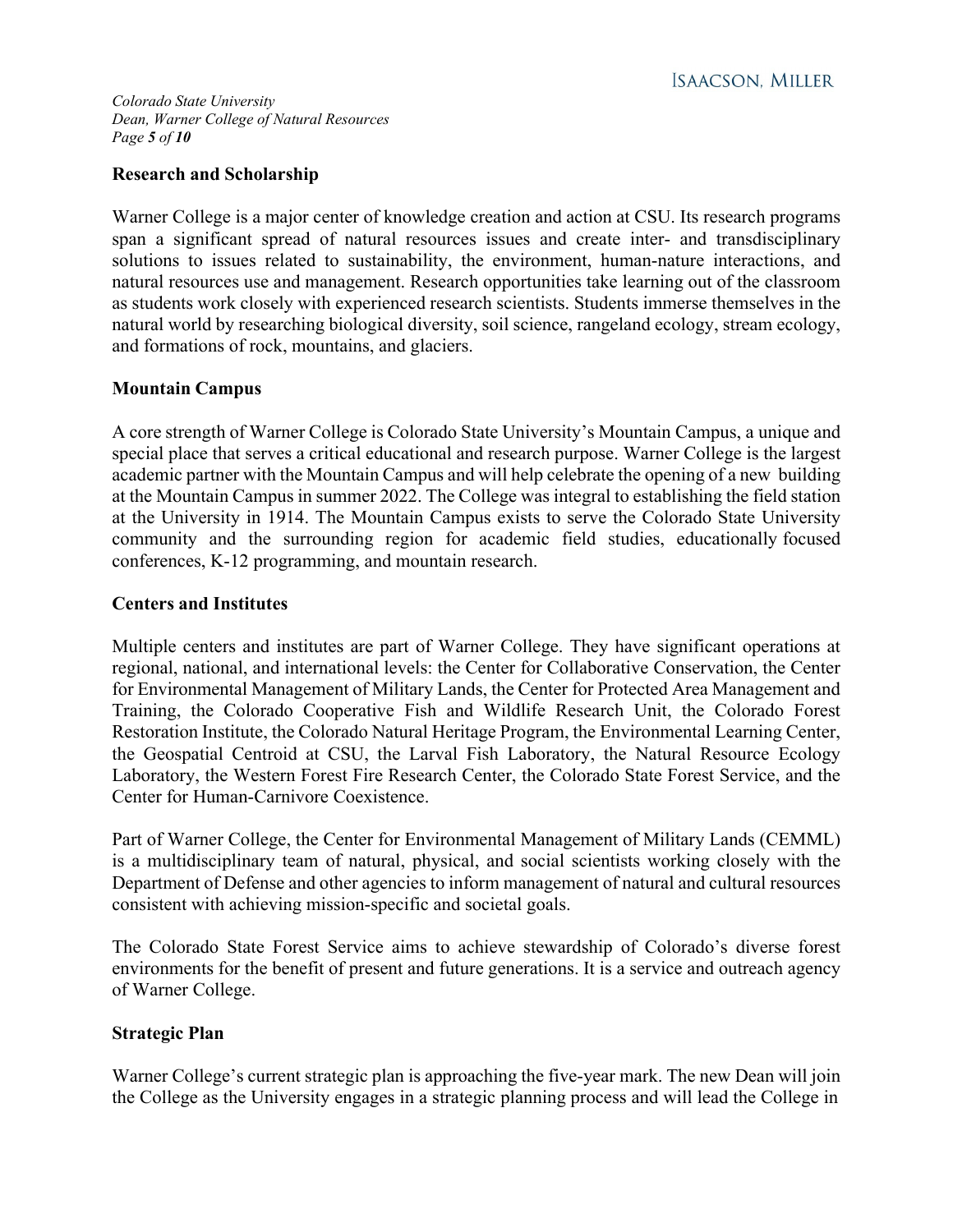envisioning its next strategic plan. The current strategic plan can be found at [https://warnercnr.colostate.edu/warnercnr/wp-content/uploads/sites/2/2016/06/WCNR-Strategic-](https://warnercnr.colostate.edu/warnercnr/wp-content/uploads/sites/2/2016/06/WCNR-Strategic-Plan.pdf)[Plan.pdf](https://warnercnr.colostate.edu/warnercnr/wp-content/uploads/sites/2/2016/06/WCNR-Strategic-Plan.pdf)

## **OPPORTUNITIES AND CHALLENGES FOR THE NEXT DEAN**

Reporting directly to the Provost, the Dean serves as the chief academic and administrative officer of WCNR. The successful candidate will be responsible for all aspects of undergraduate and graduate education in the College, leadership of the College's research and outreach programs, oversight of its multiple centers and institutes, accreditation of instructional programs, educational policy, academic planning, academic advising, academic resource management, development and revenue goals, oversight of the academic affairs budget, and faculty personnel actions.

The Dean's direct reports include the College's five department chairs, directors of six centers, the Associate Dean for Academic Affairs, the Associate Dean for Research, the Executive Director of Development, the Assistant to the Dean for Finance, the Assistant to the Dean for Human Resources, the Director of Diversity and Inclusion, the Director of Technology Services, the Director of Communications, and the Assistant to the Dean. The Dean oversees an annual operating budget of just over \$16.2 million.

The next Dean of WCNR has the opportunity to continue the College's upward trajectory. To fulfill this mission, there are several key leadership opportunities, outlined below, that the next Dean will be expected to embrace. They include:

#### **Hone the vision of Warner College, building on the WCNR strategic plan**

The new Dean will join the College as a university-wide strategic planning process is underway. As Warner College's current strategic plan approaches its conclusion, the new Dean will have the opportunity to lead the College in establishing the vision for the College moving forward, ensuring it coordinates with and builds on the University strategic plan. The new Dean will focus on engaging and empowering all constituencies, fostering a sense of collaboration and community, and uniting WCNR behind a bold vision for the future.

The Dean will work to further grow the College's research enterprise, update and solidify core curricula and program offerings, and ensure these programs continue to produce natural resource leaders who are ready to meet market demands and tackle global challenges, and make a renewed commitment to the College's land-grant mission as well as its partnerships across CSU, across Colorado, and beyond. The Dean will be responsible for implementing strategy with clear, incremental steps to reach these and other determined goals, as well as with setting benchmarks and developing evaluation tools to determine progress and success. By providing this clarity of mission and purpose, the Dean will help the College accrue opportunities to improve students' experiences, pursue more innovative research and teaching, expand community-based programs that enhance the lives of Colorado's citizens, and attract new resources.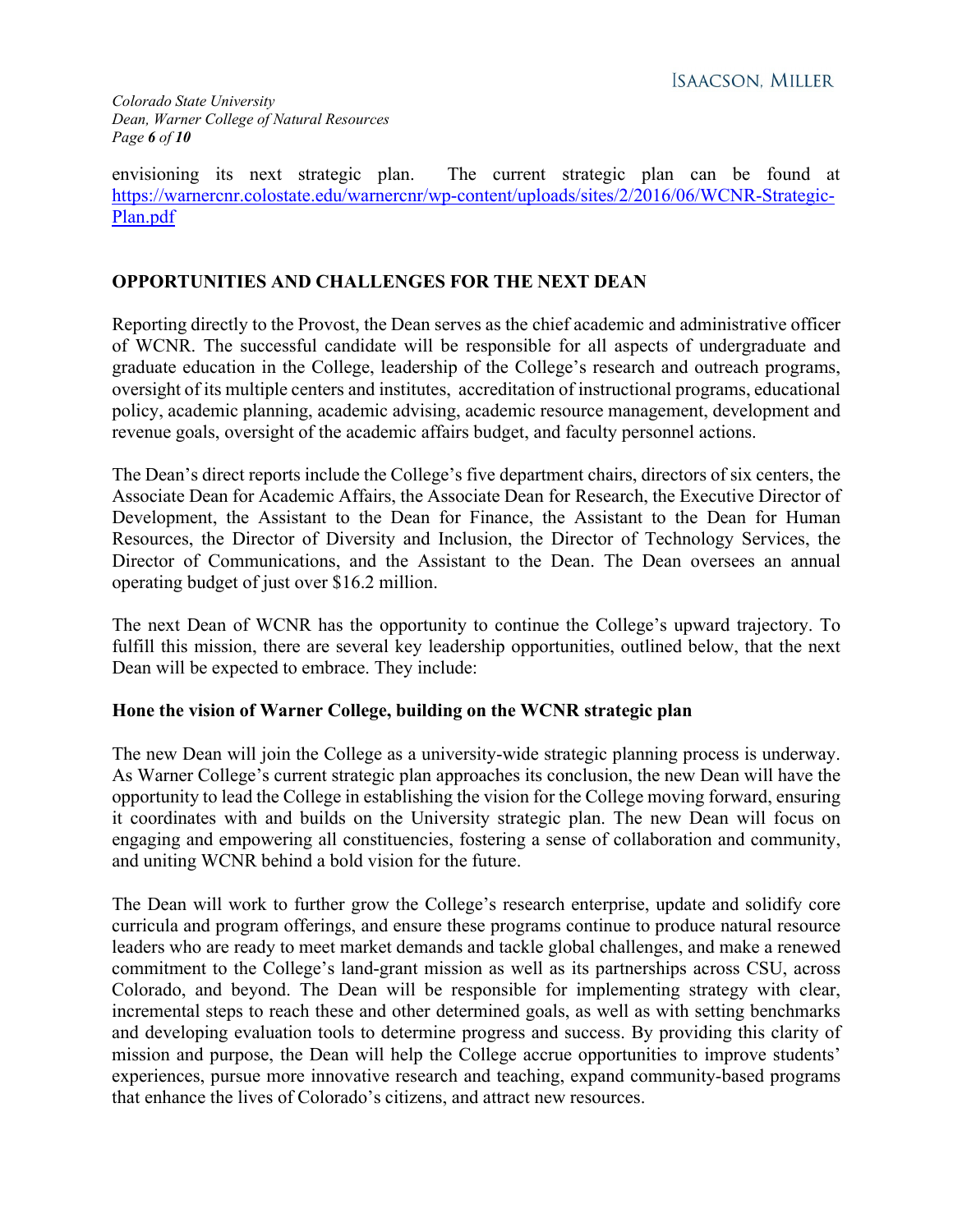*Colorado State University Dean, Warner College of Natural Resources Page 7 of 10*

#### **Bolster the College's financial standing through fiscal stewardship, philanthropy, and thoughtful resource management**

The Dean will be a creative and resilient problem-solver able to identify opportunities for operational and administrative efficiencies and thoughtfully manage limited resources. An astute understanding of finances, resource allocation, and the relationship between academic priorities and budget will be important for the next Dean to be successful.

The Dean will thoughtfully collaborate and partner with development staff to bolster fundraising efforts in support of the College's mission and will advocate on behalf of the College to external stakeholders including alumni, the legislature, and members of the CSU community. The Dean will be a champion for the College, a true believer in the value of working across disciplines and sectors, and a storyteller able to articulate across audiences how and why WCNR is fundamental to the University mission.

#### **Support world-class faculty members, academic programs, and research, while integrating centers and institutes into academic and research opportunities**

In partnership with department chairs, the Dean will strategically work to recruit, retain, and support WCNR faculty members. The Dean will continue to focus on attracting and mentoring junior faculty while at the same time finding opportunities to attract top senior faculty to the College. This must be done with a strong focus on diversity and equity. The Dean also will develop and promote policies, practices, and programs that encourage faculty professional growth and development. Additionally, the Dean is expected to serve as an effective role model and leader for the faculty, embracing CSU's strong culture of shared governance.

The Dean will encourage interdisciplinary programming across departments and the University and will leverage ideas that speak to global natural resource issues. Experiential learning has long been a hallmark of the College and will be embraced and extended by the new Dean. The Dean will assist the faculty in the integration of center partners with academic programs, creating more opportunities for faculty and students. The Dean must truly and demonstrably recognize that the College's strength is in its disciplinary and scholarly diversity and help foster new opportunities for research growth.

Particular opportunities exist with the CSU Mountain Campus and with the CSU Todos Santos Center located in Baja California Sur (BCS), Mexico. As the primary academic partner to the Mountain Campus, Warner College and its leadership are positioned to expand the campus mission in the areas of teaching, research, and engagement. The Todos Santos Center, an international extension of the CSU system, is an opportunity for CSU students, including Warner College students, to grow as global citizens in their understanding of and appreciation for other cultures. CSU's leading educational resources and expertise combined with natural, cultural, and historical aspects offered by the community creates expansive possibilities for research, learning, and experiences for BCS residents, the CSU community, and beyond.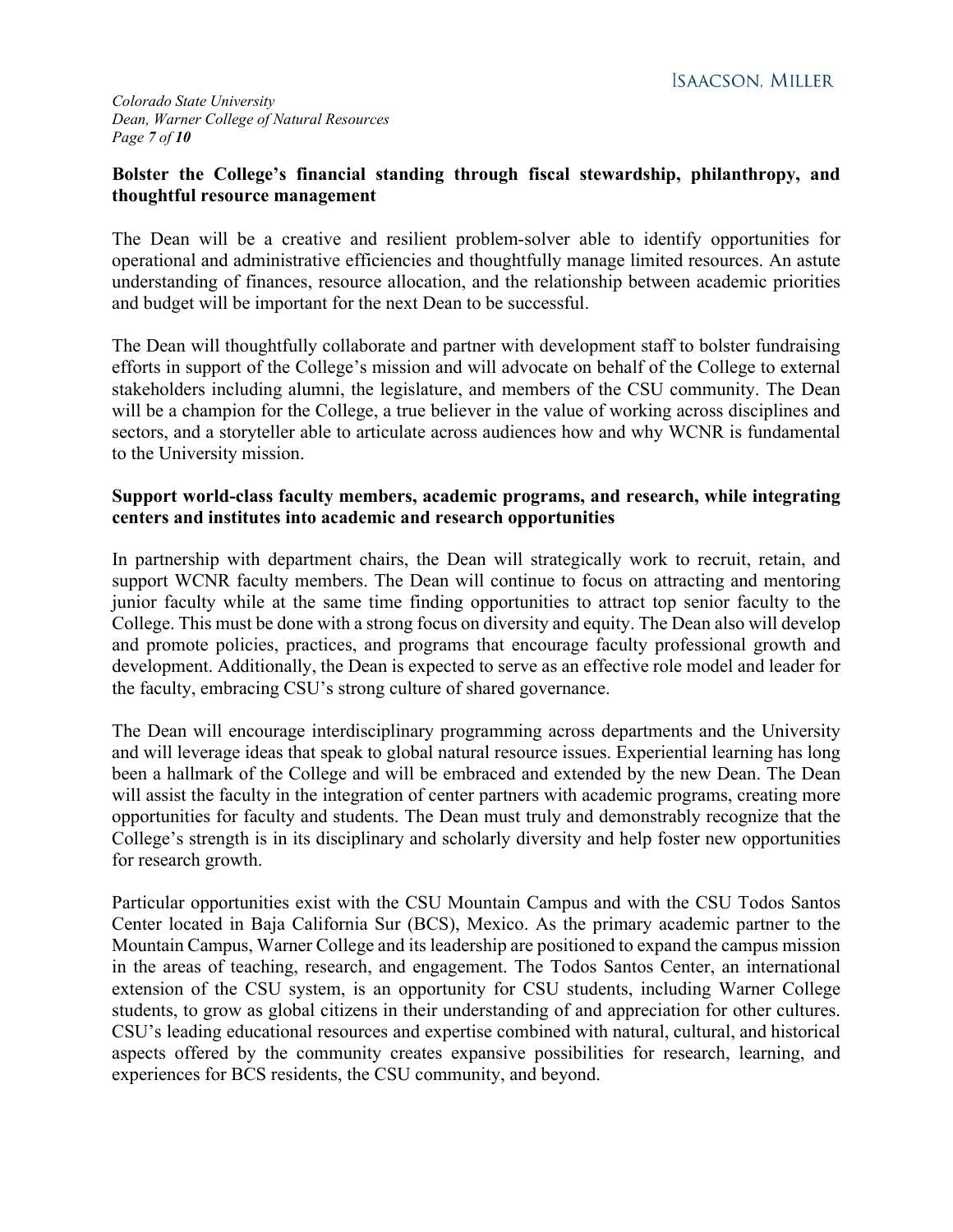*Colorado State University Dean, Warner College of Natural Resources Page 8 of 10*

#### **Champion diversity, equity, and inclusion across WCNR constituencies**

The Dean will bring a strong track record and model a firm and demonstrable commitment to student success and the principles of diversity, equity, and inclusion. The Dean must be deeply committed to the College's land grant mission as a means for social and economic mobility. The Dean will work across the College to ensure that all students are properly supported through excellent advising, student-centered teaching, and a commitment to experiential education opportunities. The Dean will work to build a more diverse faculty and staff and will foster an environment that is explicitly focused on providing an equitable and inclusive environment for all. Furthermore, the Dean will articulate a clear vision to address the challenges of representation in the natural resources field across research, teaching, and outreach.

#### **Increase visibility and recognition nationally and globally**

The Dean, as the intellectual leader of the College, must be a powerful public presence, representing the College and its capabilities to the University, to the state, and to those audiences externally for whom the College provides knowledge, training, and expertise. WCNR has a strong desire to increase the national and global recognition and visibility of its outstanding programs to complement local and regional relationships. The Dean will work to raise the College's profile and rankings, so that it continues to attract the best faculty, staff, and students, and so that it becomes an even more valued resource in addressing natural resource and sustainability issues in Colorado and beyond.

# **QUALIFICATIONS AND CHARACTERISTICS**

The successful candidate will bring many of the following experiences, abilities, and qualities:

- Recognized as an accomplished academic leader in natural resource and environmental science disciplines both nationally and internationally
- Demonstrated skill and experience promoting diversity, equity, and inclusion at all levels
- Commitment to research, teaching, extension, outreach, and engagement
- Ability to attract, retain, and advance a diverse and superior faculty, student body, and staff
- Outstanding leadership and communication skills to effectively interact with stakeholders and be a strong advocate for the College
- Thorough understanding of the financial issues facing a multi-disciplinary, multiconstituent college at a land-grant institution
- Holds an earned doctoral degree and has a distinguished record commensurate with an appointment at the rank of Professor at Colorado State University. **Exceptions may be considered for individuals with extraordinary national or international reputations.**

Additionally, applicants will be evaluated based on demonstrated evidence of the following preferred qualifications: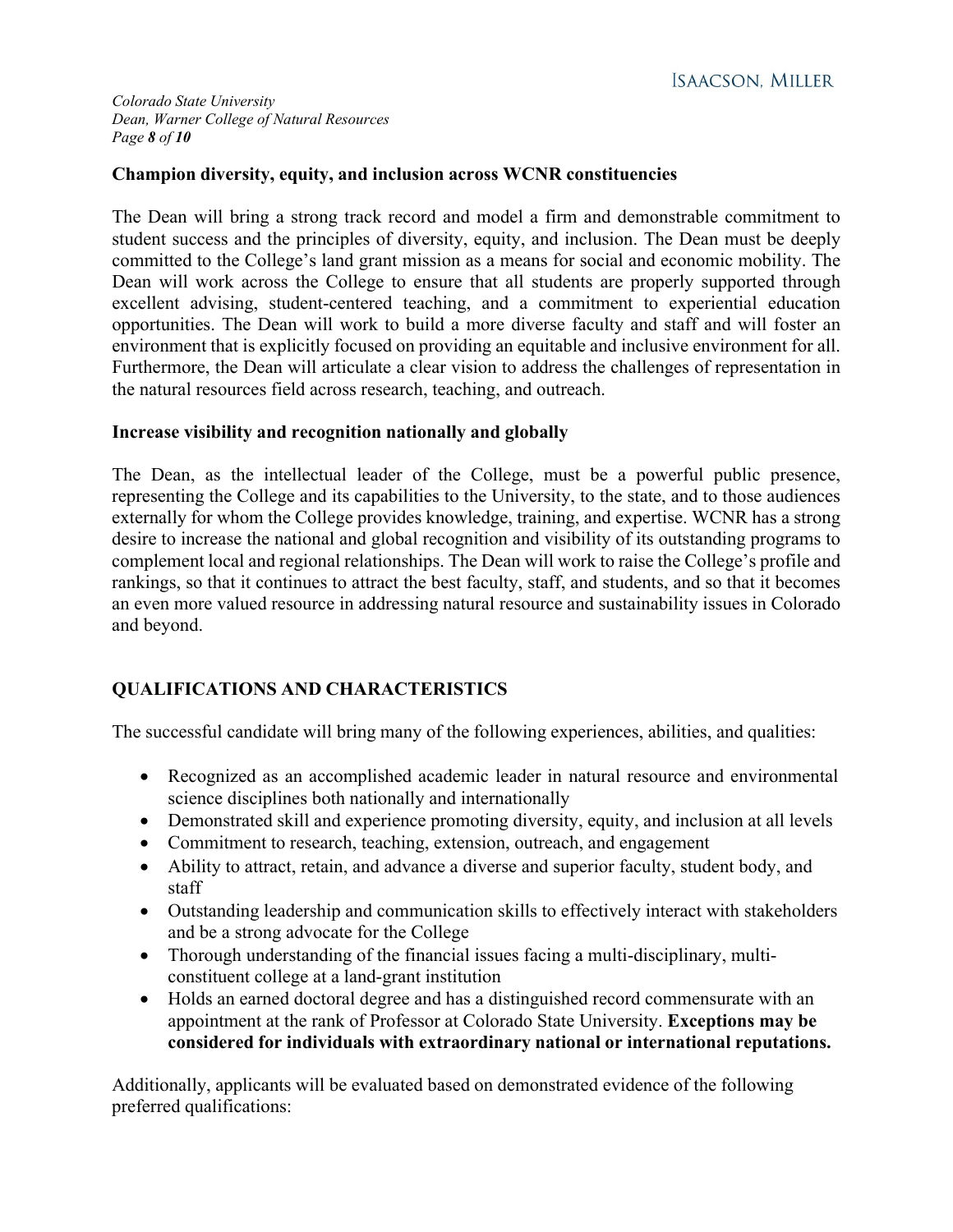*Colorado State University Dean, Warner College of Natural Resources Page 9 of 10*

- Visionary leadership and experience in building and enhancing inter- and transdisciplinary, multi-agency, and multi-national collaborations, including fostering collaborative relationships with government agencies, public sectors, and private industries with particular emphasis on increasing extramural funding of teaching and research programs
- Experience and success as a collaborative campus partner, working with other schools and units to develop inter- and transdisciplinary opportunities
- Multi-faceted administrative experience including personnel and budget management
- Expertise in organizational management, outstanding communication skills, and proven leadership ability
- Success in leading and implementing a collaborative and inclusive strategic planning process
- Experience and success in identifying and establishing new revenue streams and resources to advance the vision and priorities of their unit
- Knowledge of the complexities of operating off-campus research stations, including their connections to campus, and responsiveness to the needs of local constituencies,
- Leadership of extramurally-funded research programs
- Advancement of undergraduate and graduate education and research
- Skills to improve extension, distance education, outreach, and engagement by faculty
- Ability to communicate with, understand, and appreciate the role and concerns of consumers, producers, land managers, and other external stakeholders in program development
- Experience in leadership of successful development campaigns, as well as commitment to active participation and support of a successful advancement effort

# **TO APPLY**

Confidential inquiries, nominations/referrals, and résumés with cover letters can be sent electronically and in confidence to:

> Jacqueline Mildner, Partner Kelly McLaughlin, Senior Associate Isaacson, Miller <https://www.imsearch.com/search-detail/S8-327>

*Colorado State University is committed to providing an environment that is free from discrimination and harassment based on race, age, creed, color, religion, national origin or ancestry, sex, gender, disability, veteran status, genetic information, sexual orientation, gender identity/expression, or pregnancy in its employment, programs, services and activities, and admissions, and, in certain circumstances, marriage to a co-worker. The University will not discharge or in any other manner discriminate against employees or applicants because they have inquired about, discussed, or disclosed their own pay or the pay of another employee or*